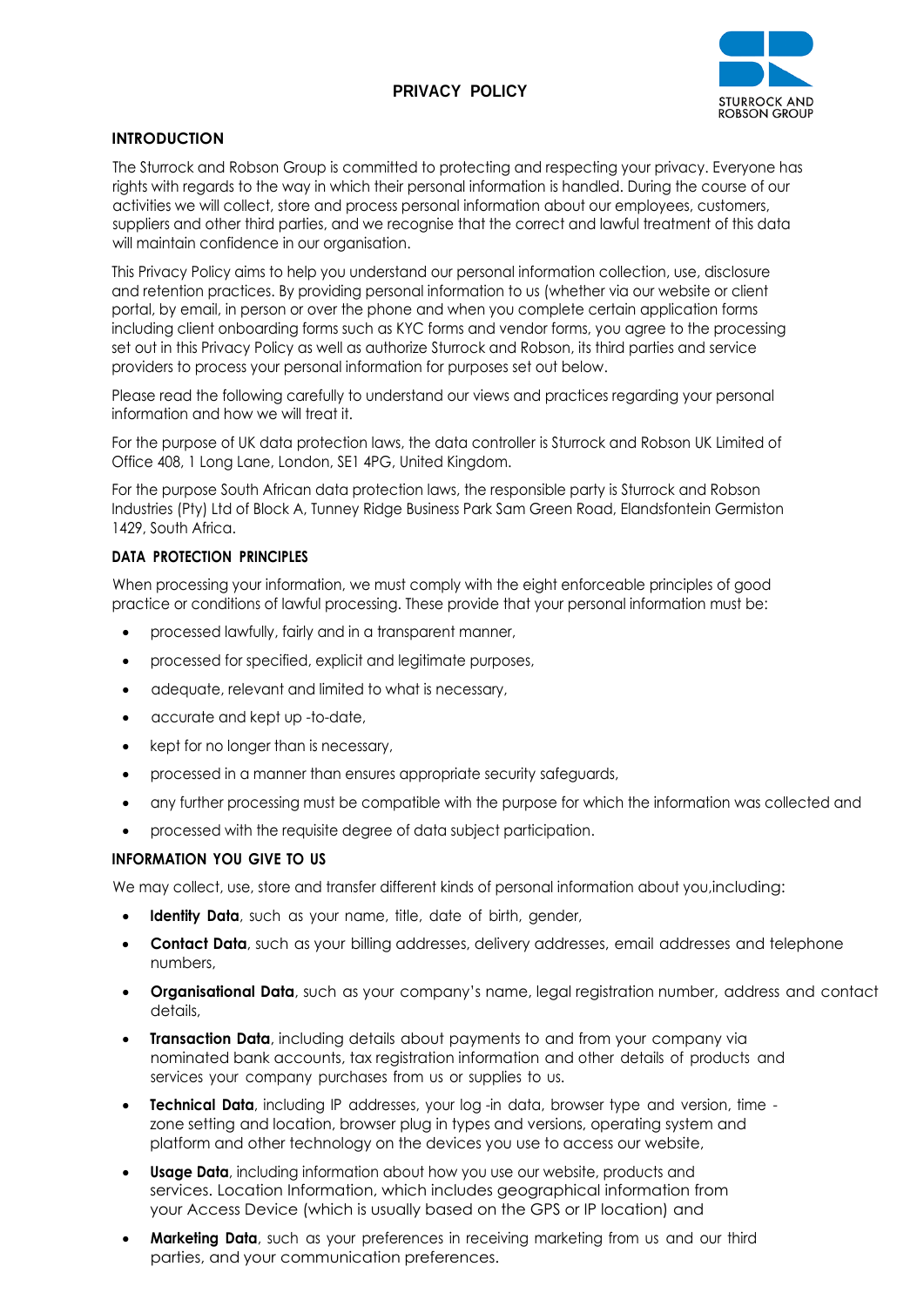

## **'SPECIAL CATEGORY' DATA**

- Information relating to your racial or ethnic origin, political opinions, religious or philosophical beliefs, trade union membership, health, criminal convictions, sex life or sexual orientation, or certain types of genetic or biometric data is known as 'special category' data or "special personal" information.
- During the course of dealing with you, we do not expect to collect any 'special category' data about you.
- However, should the processing of 'special category' data or "special personal" information be required, this will be conducted only with your consent, upon disclosure of the purposes for which such 'special category' data or "special personal" information is processed or if we are required to do so to comply with obligations imposed on us by law, or for making or defending legal claims.
- We do not knowingly collect information from children or other persons who are under 16 years old. If you are a minor under 16 years old, please do not provide us with any personal information without the express consent of a parent or guardian. If you are a parent or guardian and you know that your children have provided us with personal information, please contact us. If we learn that we have collected personal information from minor children without verification of parental consent, we will take steps to remove that information from our servers.

#### **HOW WE COLLECT YOUR PERSONAL INFORMATION**

We may obtain personal information by directly interacting with you, such as:

- placing orders for products and services,
- creating an account on our affiliate companies' website,
- obtaining completed contractual onboarding forms from you
- participating in discussion boards or other social media functions on our website, or through our social media platforms,
- participating in any promotion or survey organised by us, or otherwise providing us with feedback,
- subscribing to our services or publications, or otherwise requesting marketing material to be sent to you, or
- corresponding with us by phone, email, letters or otherwise.

We may obtain personal information via automated technology when you interact with our website by using cookies, server logs and other similar technologies.

We may also collect personal information about you from third parties or publicly available sources, such as:

- analytics providers (such as Google),
- advertising networks,
- search information providers,
- providers of technical, payment and delivery services,
- business references,
- recruitment agencies,
- Companies registration agencies (e.g. Companies House or Companies and Intellectual Property Commission), Credit Reference Agencies, LinkedIn and the electoral register.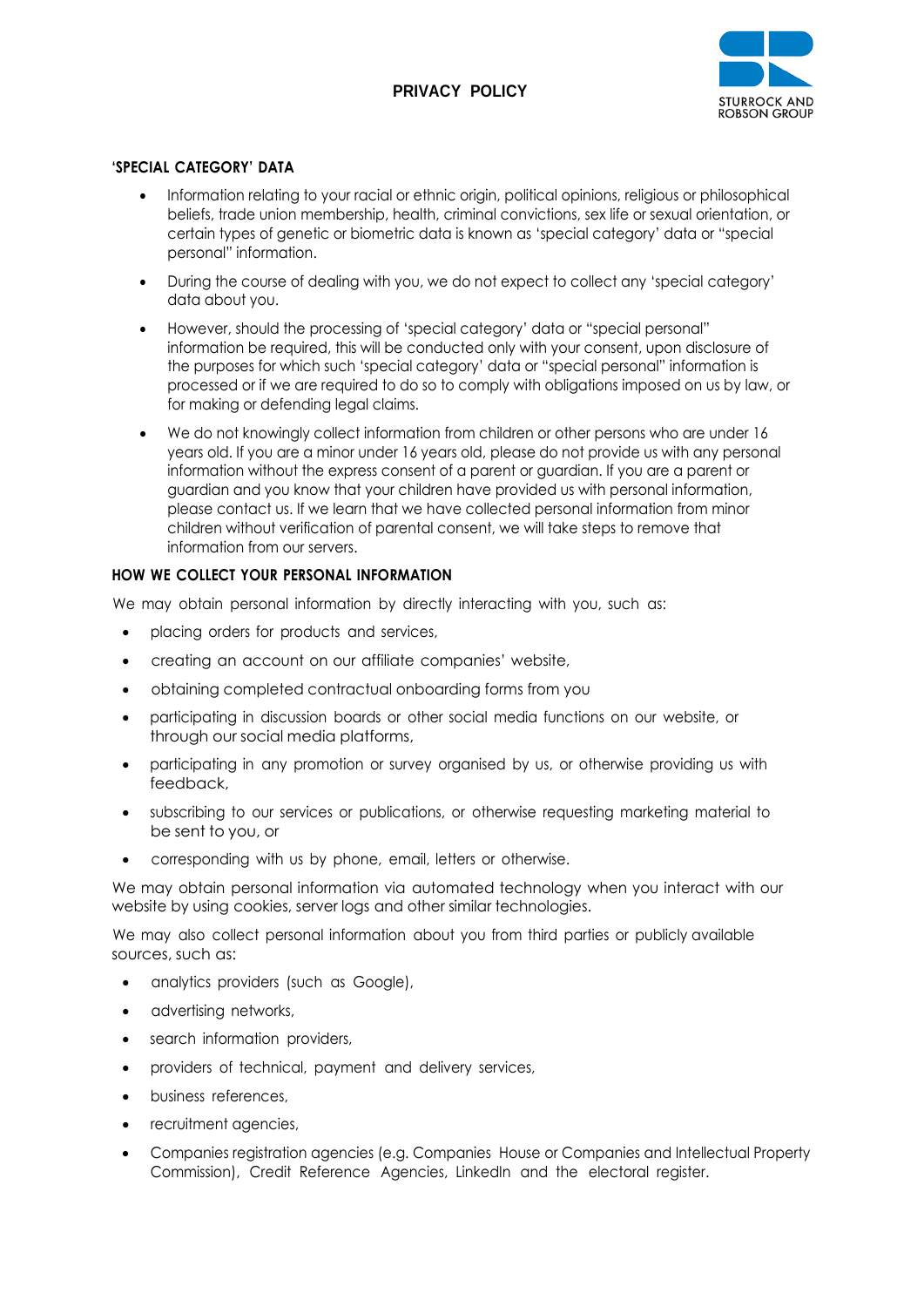

## **HOW WE USE YOUR PERSONAL INFORMATION**

We will only use your personal information when the law allows us to. Most commonly, we will use your personal information in the following circumstances:

- you have given us consent,
- we need to perform a contract we are about to enter into, or have entered into, with you,
- where it is necessary for our or a third party's legitimate interests, and your interests and rights do not override those interests, or
- where we need to comply with a legal or regulatory obligation.

## **PURPOSES FOR WHICH WE WILL USE YOUR PERSONAL INFORMATION**

• We may use your personal information for a number of different purposes. For each purpose, we are required to confirm the 'legal basis' that allows us to use your information, as follows:

| Purposes for which we will use the<br>information you give to us                                                                                                | Legal basis                                                                                                                                                                                                                       |
|-----------------------------------------------------------------------------------------------------------------------------------------------------------------|-----------------------------------------------------------------------------------------------------------------------------------------------------------------------------------------------------------------------------------|
| To register your company as a new customer<br>or supplier                                                                                                       | It will be necessary for our legitimate business<br>interests, namely with a view to providing /<br>obtaining products and services to or from<br>your company.                                                                   |
|                                                                                                                                                                 | In certain circumstances, it may also be<br>necessary for us to comply with a legal<br>obligation where we are required to                                                                                                        |
|                                                                                                                                                                 | establish the identity of your company before<br>commencing the supply of products and<br>services.                                                                                                                               |
| To process your company's order and, if<br>accepted, to deliver/receive the products<br>to/from your company (including managing<br>payments, fees and charges) | It will be necessary for our legitimate<br>business interests, namely with a view to<br>providing/obtaining products and services<br>to/from your company.                                                                        |
| To gain export approval for products and<br>equipment that we have agreed to supply<br>to you                                                                   | It will be necessary for our legitimate business<br>interests, namely with a view to providing<br>products and services to your company.                                                                                          |
|                                                                                                                                                                 | In certain circumstances, it may also be<br>necessary for us to comply with a legal<br>obligation where we are required to comply<br>with export control regulations before<br>commencing the supply of products and<br>services. |
| To obtain further information about you, your<br>company, and the matter that is the subject<br>of our agreement with your company                              | It will be necessary for our legitimate<br>business interests, namely with a view to<br>providing products and services to your<br>company or during the course of your<br>employment or potential employment<br>with the Group.  |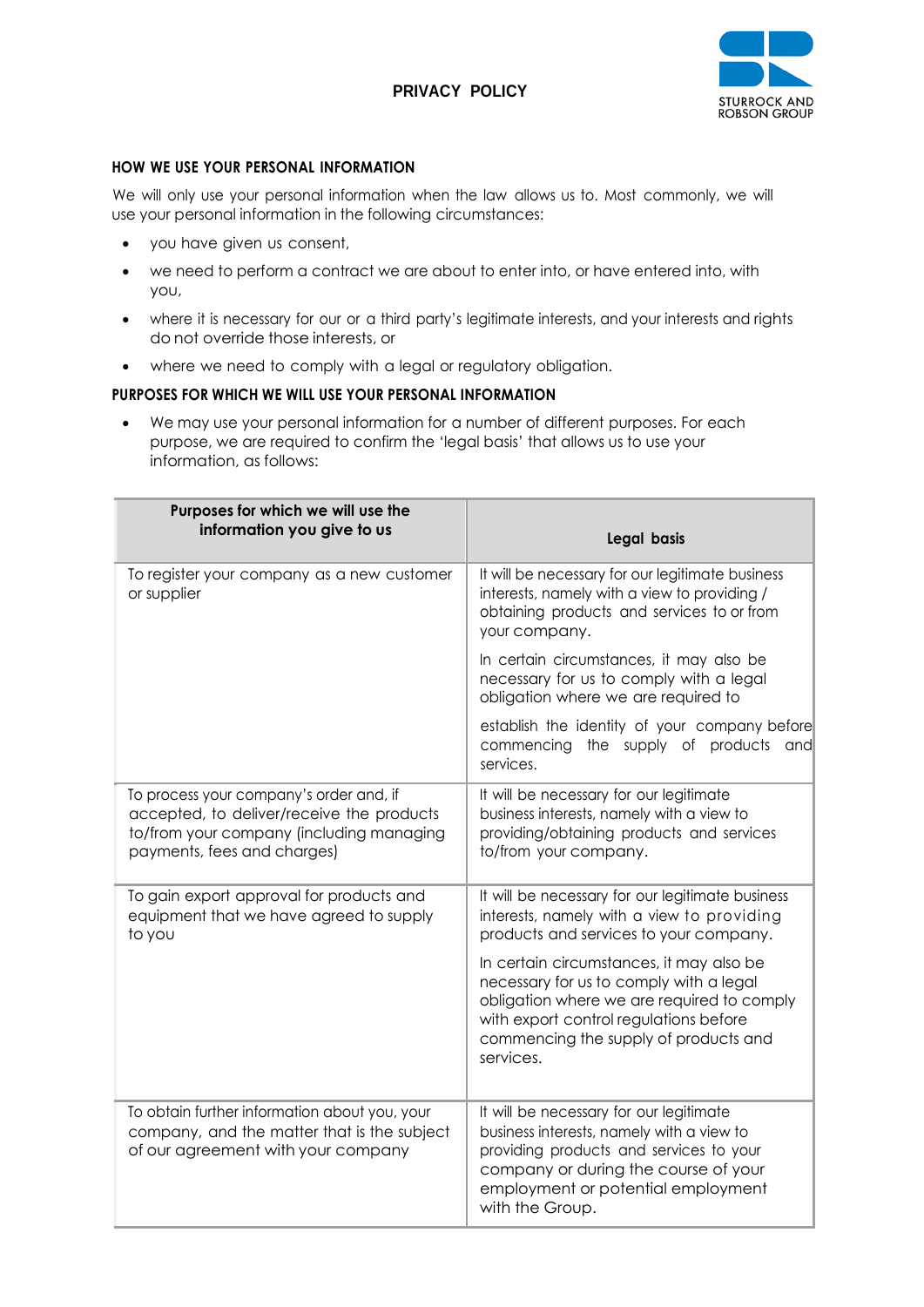

| Purposes for which we will use the<br>information you give to us                                                                                                                                                                                                                                                                                                                                                                                                                                                                                             | Legal basis                                                                                                                                                                                                                                                                                             |
|--------------------------------------------------------------------------------------------------------------------------------------------------------------------------------------------------------------------------------------------------------------------------------------------------------------------------------------------------------------------------------------------------------------------------------------------------------------------------------------------------------------------------------------------------------------|---------------------------------------------------------------------------------------------------------------------------------------------------------------------------------------------------------------------------------------------------------------------------------------------------------|
| To collect and recover money owed to us or<br>pay money owed to you                                                                                                                                                                                                                                                                                                                                                                                                                                                                                          | It will be necessary for our legitimate business<br>interests, namely to ensure we receive<br>payment for products that you have ordered<br>from us.                                                                                                                                                    |
|                                                                                                                                                                                                                                                                                                                                                                                                                                                                                                                                                              | It will be necessary for your legitimate<br>business interests, namely to ensure you<br>receive payment for products that we have<br>ordered from you or for services rendered.                                                                                                                         |
| To notify you about changes to our terms of<br>sale or this privacy policy                                                                                                                                                                                                                                                                                                                                                                                                                                                                                   | It will be necessary for our legitimate business<br>interests, namely to ensure you are aware of<br>our current terms and conditions.                                                                                                                                                                   |
| To administer our website and for internal<br>operations, including troubleshooting, data<br>analysis, testing, research, statistical and survey<br>purposes, to allow you to participate in<br>interactive features of our service, when you<br>choose to do so, to measure or understand<br>the effectiveness of advertising we serve to<br>you and others, and to deliver relevant<br>advertising to you and to make suggestions<br>and recommendations to you and other<br>users of our website about goods or services<br>that may interest you or them | It will be necessary for our legitimate business<br>interests to ensure you receive the best<br>experience possible when accessing and<br>using our website. We will comply with our<br>cookie policy when processing this<br>information.                                                              |
| To enable you to complete business surveys                                                                                                                                                                                                                                                                                                                                                                                                                                                                                                                   | It will be necessary for our legitimate business<br>interests, namely to study how customers use<br>our products, to develop them and help<br>grow our business.                                                                                                                                        |
| To provide you with information about special<br>offers and other products we sell that are<br>similar to those that you have already<br>received from us                                                                                                                                                                                                                                                                                                                                                                                                    | Where you have previously received<br>marketing communications from us, then it<br>will be necessary for our legitimate business<br>interests, namely to ensure you continue to<br>receive communications that you have<br>previously agreed to receive.                                                |
|                                                                                                                                                                                                                                                                                                                                                                                                                                                                                                                                                              | In all other cases, we will only do this if you<br>give us your consent.                                                                                                                                                                                                                                |
| To invite you to corporate events, such as<br>seminars, workshops, site visits and corporate<br>hospitality                                                                                                                                                                                                                                                                                                                                                                                                                                                  | It will be necessary for our legitimate business<br>interests, namely to develop our relationship<br>with you outside of the working environment.<br>Where you would not normally have a<br>reasonable expectation of receiving such<br>invites from us, we will only send you invites if<br>you agree. |

We will only use your personal information for the purpose(s) for which we collected it, unless we reasonably consider that we need to use it for another reason and that reason is compatible with the original purpose. If we need to use your personal information for an unrelated purpose, we will notify you and we will explain the legal basis which allows us to do so.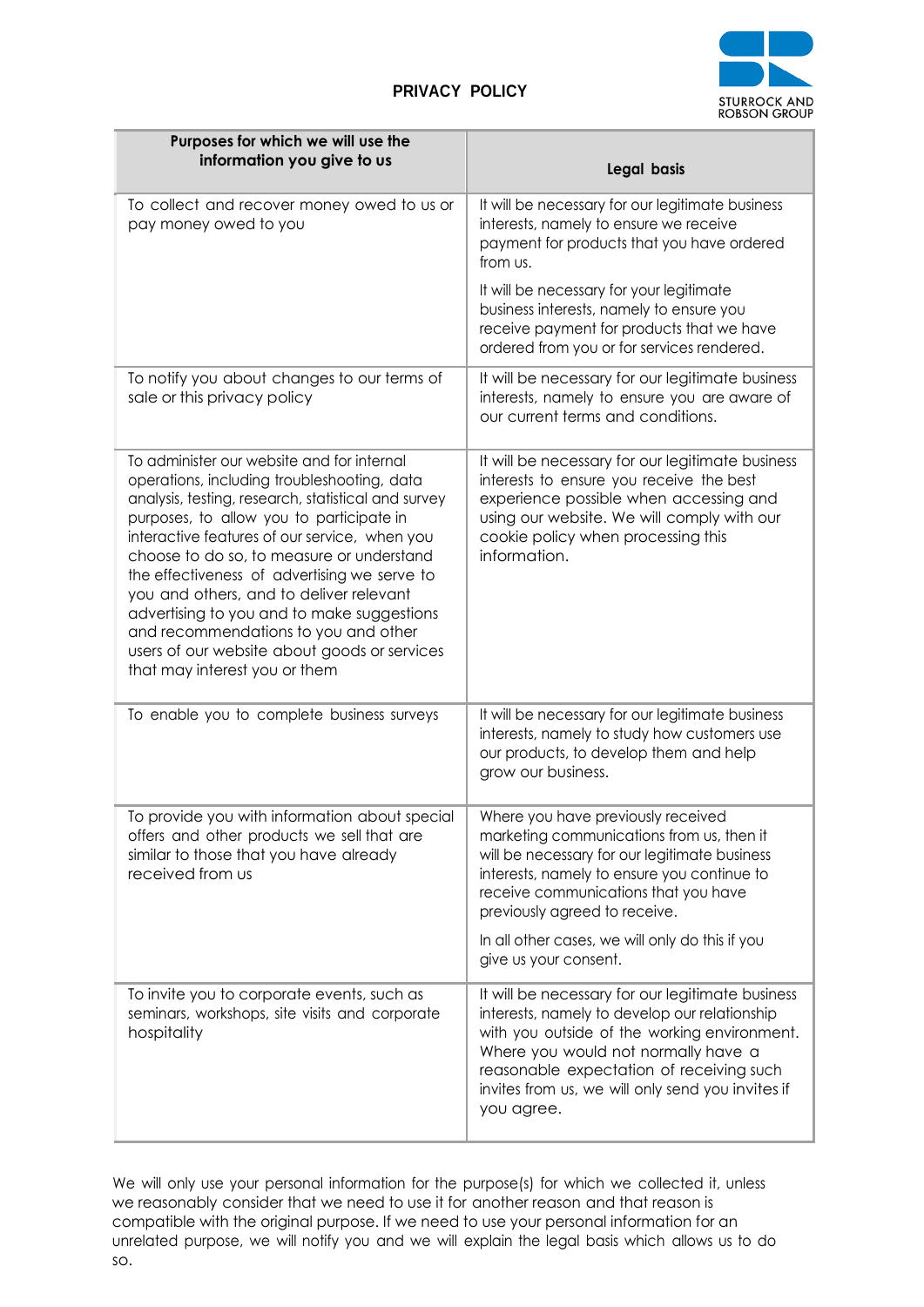# **PRIVACY POLICY**



Please note that we may process your personal information without your knowledge or consent, in compliance with the above rules, where this is required or permitted by law.

# **WHAT IF YOU CANNOT OR WILL NOT PROVIDE US WITH YOUR PERSONAL INFORMATION**

It is a contractual requirement for you to provide us with certain information. This will be clearly defined within the contractual terms and conditions, and can include names, addresses, payment information. Your consent is not required where we are required to process your personal information to fulfil our obligations under a contract with you or in terms of the other justifications prescribed by law. If you do not provide us with that information, it may obstruct or prevent us from being able to render services to you and carry out our obligations, under contract or in law and we will be unable to accept and process your order and deliver the products to you. You may also be liable to pay additional costs, as explained in our terms of sale.

# **COOKIE POLICY**

Some of our company's website's do not use cookies to distinguish you from other users of our website.

Group Companies Websites that do use cookies to distinguish you from other users of our website, in order to help us to provide you with a good experience when you browse our website and also allows us to improve our site. The website will inform you where cookies are used. By continuing to browse the website, you agree and consent to our use of cookies.

A cookie is a small file of letters and numbers that we store on your browser or the hard drive of your computer if you agree. Cookies contain information that is transferred to your computer's hard drive.

If you'd like to manage your use of cookies or completely turn off cookies then you can find out how to do so by using th[e https://www.aboutcookies.org/how-to-control-cookies/](https://www.aboutcookies.org/how-to-control-cookies/) . Please note that if you do limit or block cookie use on our Website the functionality of both the Website and our services will be affected.

# **DISCLOSURE OF YOUR INFORMATION**

Sturrock and Robson is a global business that owns and operates a portfolio of companies within the industrial sector and as such, any personal information that we collect may be shared with and processed by any entity within our network, and our successors-in-title.

We may also share personal information with certain third parties such as:

- other personnel within your company, or any other company that is party to or otherwise has a legitimate interest in the agreement between us and your company, this could include third parties,
- providers of IT and system administration services to our business,
- our professional advisers (including solicitors, bankers, auditors and insurers),
- Revenue & Customs, the Information Commissioner's Office, regulators and otherauthorities who require reporting of processing activities in certain circumstances,
- shipping and freight agents, overseas customs agencies,
- Credit Reference Agencies.
- analytics and search engine providers that assist us in the improvement and optimisation of our website, and
- third parties to whom we may choose to sell, transfer, or merge parts of our business or our assets. Alternatively, we may seek to acquire other businesses or merge with them. If a change happens to our business, then the new owners may use your personal information in the same way as set out in this policy.

We require all third parties to respect the security of your personal information and to treat it in accordance with the law. We do not allow our third -party service providers to use your personal information for their own purposes and only permit them to process your personal information for specified purposes and in accordance with our instructions.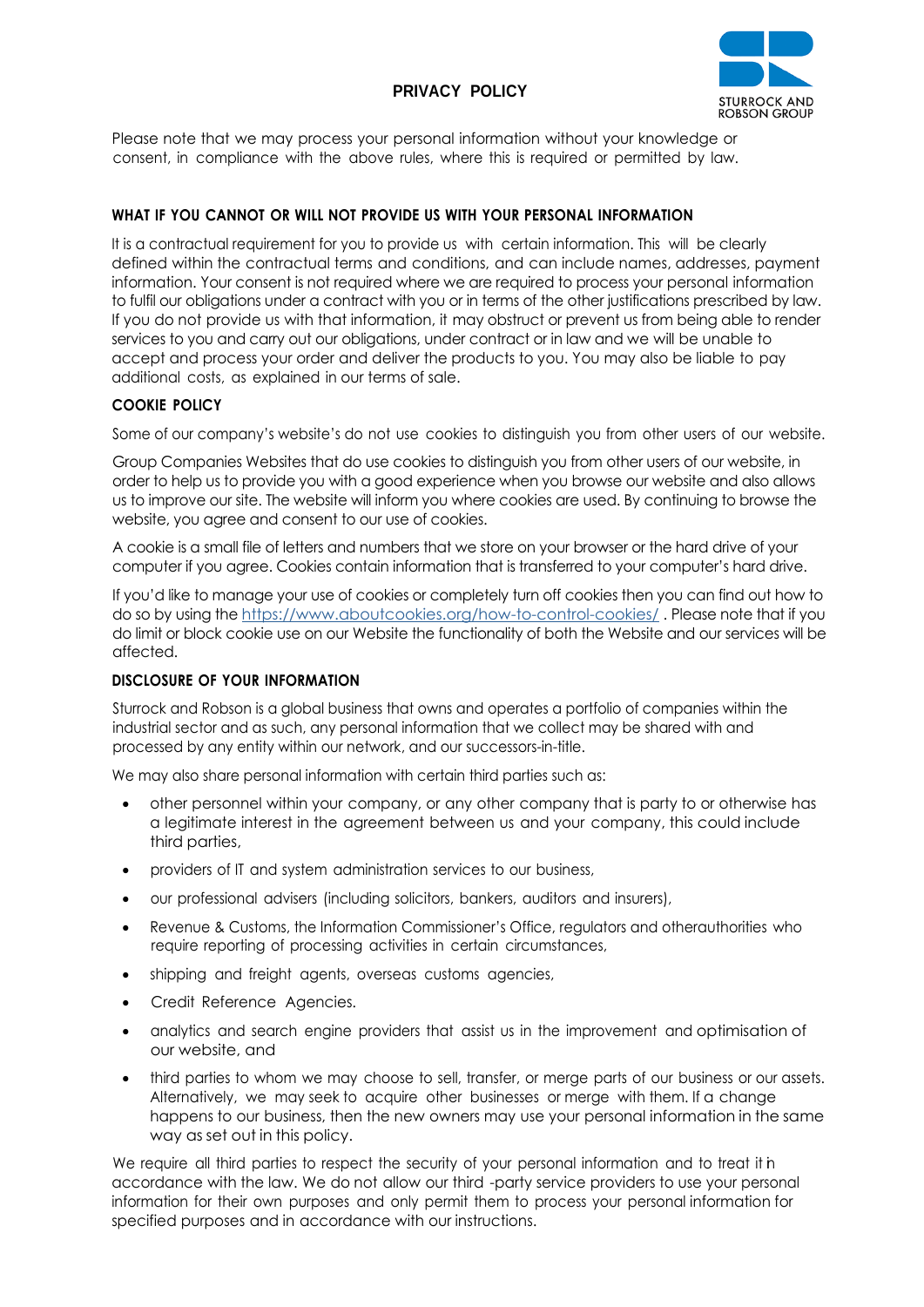

## **WHERE WE STORE YOUR PERSONAL INFORMATION**

As a global group, personal information may be stored and processed in any country where we have facilities or in which we engage third party service providers (i.e. United States, United Kingdom, Australia and South Africa). Your consent to the transfer of information to countries outside your country of residence, which may have different data protection rules than in your country of residence. While such information is outside of your country of residence, it is subject to the laws of the country in which it is held, and may be subject to disclosure to the governments, courts or law enforcement or regulatory agencies of such other country, pursuant to the laws of such country.

However, our practices regarding your personal information will at all times continue to be governed by this Privacy Policy and, if applicable, we will comply with, where applicable, the GDPR and/or the South African Protection of Personal Information Act requirements providing adequate protection for the transfer of personal information from the EU/EEA/South Africa to third country, notably by implementing appropriate safeguards such as standard contractual clauses.

All information you provide to us is stored on our secure servers.

We will take all steps reasonably necessary to ensure that your data is treated securely, including taking the following safeguards:

- **Building entry controls** . Access to the building is restricted, all visitors must report toreception before entry.
- **Firewalls and Encryption** . We use industry -standard and up -to-date firewall andencryption technology.
- **Overseas transfers**. Whenever we transfer your personal information across borders, we ensure a similar degree of protection is afforded in ensuring that we apply appropriate safeguards

If you are concerned about the levels of data security in any of those countries, please let us know and we will endeavor to advise what steps will be taken to protect your data when stored overseas.

Unfortunately, the transmission of information via the internet is not completely secure. Although we will do our best to protect your personal information, we cannot guarantee the security of your data transmitted to our website; any transmission is at your own risk. Once wehave received your information, we will use strict procedures and security features to try to prevent unauthorised access.

#### **HOW LONG WE WILL STORE YOUR PERSONAL INFORMATION**

The length of time that we will store your data will depend on the 'legal basis' for why we areusing that data, as follows:

| Legal basis                                                                                                                    | Length of time                                                                                                         |
|--------------------------------------------------------------------------------------------------------------------------------|------------------------------------------------------------------------------------------------------------------------|
| Where we use/store your data<br>because it isnecessary for the<br>performance of the contract between<br>you and us            | We will use/store your data for as long<br>as itis necessary for the performance<br>of the contract between you and us |
| Where we use/store your data<br>because it is necessary for us to comply<br>with a legal obligation to which we are<br>subject | We will use/store your data for as long<br>as it is necessary for us to comply with<br>our legal obligations           |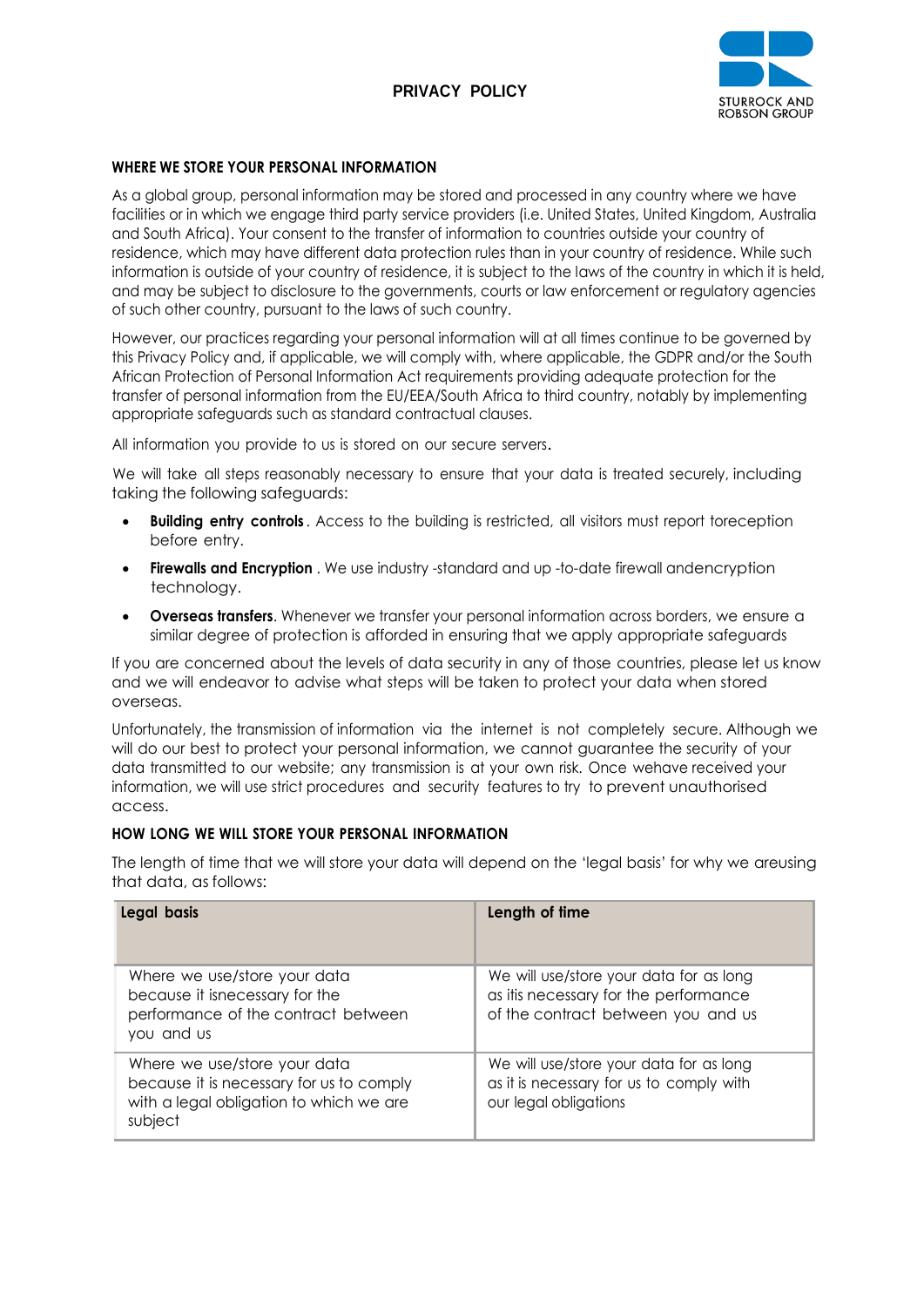# **PRIVACY POLICY**



| Legal basis                                                                                                     | Length of time                                                                                                                                                                                                                                                                                                                                                                                                                             |
|-----------------------------------------------------------------------------------------------------------------|--------------------------------------------------------------------------------------------------------------------------------------------------------------------------------------------------------------------------------------------------------------------------------------------------------------------------------------------------------------------------------------------------------------------------------------------|
| Where we use/store your data because<br>it is necessary for our legitimate business<br><i>interests</i>         | We will use/store your data until you<br>ask us to stop. However, if we can<br>demonstrate the reason why we are<br>using/storing your data overrides your<br>interests, rights and freedoms, then we<br>will continue to use and store your<br>data for as long as it is necessary for<br>the performance of the contract<br>between you and us (or, if earlier, we<br>nolonger have a legitimate interest in<br>using/storing your data) |
| Where we use/store your data<br>because you have given us your<br>specific, informed and unambiguous<br>consent | We will use/store your data until you<br>ask usto stop                                                                                                                                                                                                                                                                                                                                                                                     |

To determine the appropriate retention period for personal information, we consider the amount, nature and sensitivity of the personal information, the potential risk of harm from unauthorised use or disclosure of your personal information, the purposes for which we process your personal information and whether we can achieve those purposes throughother means, and the applicable legal requirements.

## **YOUR RIGHTS**

You have various legal rights in relation to the information you give us, or which we collect about you, as follows:

- You have a **right to access the information** we hold about you, together with various information about why and how we are using your information, to whom we may have disclosed that information, from where we originally obtained the information and for how long we will use your information.
- You have the **right to ask us to rectify any information** we hold about you that isinaccurate or incomplete.
- You have the **right to ask us to erase the information** we hold about you (the 'right to be forgotten'). Please note that this right can only be exercised in certain circumstances and, if you ask us to erase your information and we are unable to do so, we will explain why not.
- You have the **right to ask us to stop using your information** where: (i) the information we hold about you is inaccurate; (ii) we are unlawfully using your information; (iii) we no longer need to use the information; or (iv) we do not have a legitimate reason to use the information. Please note that we may continue to store your information, or use your information for the purpose of legal proceedings or for protecting the rights of any other person.
- You have the **right to ask us to transmit the information** we hold about you to another person or company in a structured, commonly used and machine -readable format. Please note that this right can only be exercised in certain circumstances and, if you ask us to transmit your information and we are unable to do so, we will explain why not.
- Where we use/store your information because it is necessary for our legitimate business interests, you have the **right to object to us using/storing your information**. We will stop using/storing your information unless we can demonstrate why we believe we have a legitimate business interest which overrides your interests, rights and freedoms.
- Where we use/store your data because you have given us your specific, informed and unambiguous consent, you have the **right to withdraw your consent** at any time.
- You have the **right to object to us using/storing your information for direct marketing purposes.**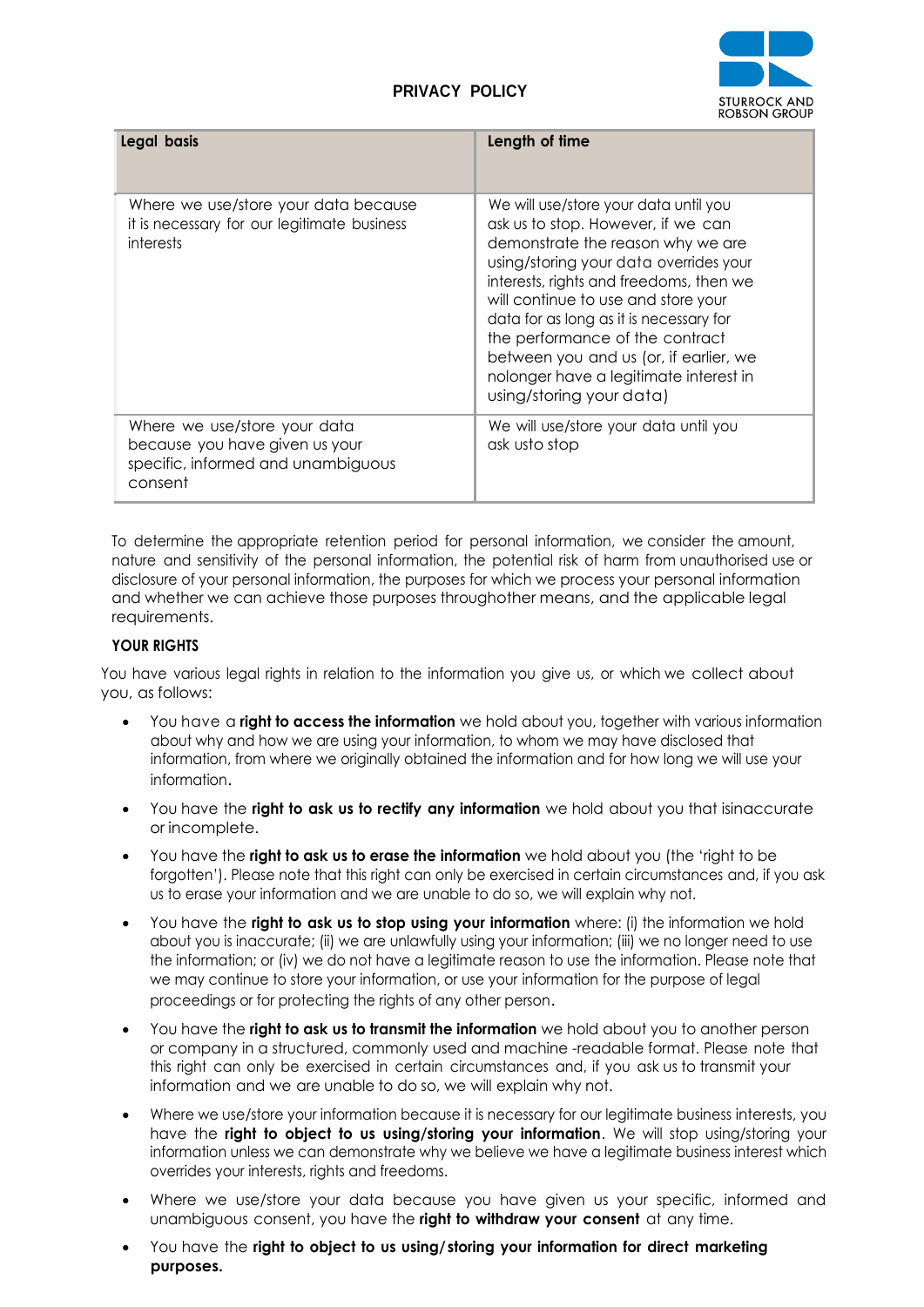# **PRIVACY POLICY**



If you wish to exercise any of your legal rights, please contact us by writing to the address at the top of this policy, or by emailing us at [dataprotection@sturrockandrobson.com](mailto:dataprotection@sturrockandrobson.com).

You also have the right, at any time, to lodge a complaint with the Information Commissioner's Office for personal information processed in the UK or the Information Regulator for personal information processed in SA at [inforeg@justice.gov.za](mailto:inforeg@justice.gov.za) if you believe we are not complying with the laws and regulations relating to the use/storage of the information you give us, or that we collect about you.

## **AUTOMATED DECISION -MAKING**

We do not use automated decision making processes.

#### **THIRD PARTY LINKS**

Our website may include links to third -party websites, plug -ins and applications. Clicking on those links or enabling those connections may allow third parties to collect or share data about you. We do not control these third -party websites and are not responsible for their privacy statements. When you leave our website, we encourage you to read the privacy notice of every website you visit.

#### **CHANGES TO OUR POLICY**

Any changes we make to our policy in the future will be posted on our website and, where appropriate, notified to you by email. Please check our website frequently to see any updates or changes to our policy.

# **CONTACT**

We have appointed Data Protection Officer / Information Officers who are responsible for overseeing questions in relation to the Privacy Policy. Questions, comments and requests regarding this policy are welcomed and should beaddressed to us by writing to the address at the top of this policy, or by emailing us at <mailto:dataprotection@sturrockandrobson.com>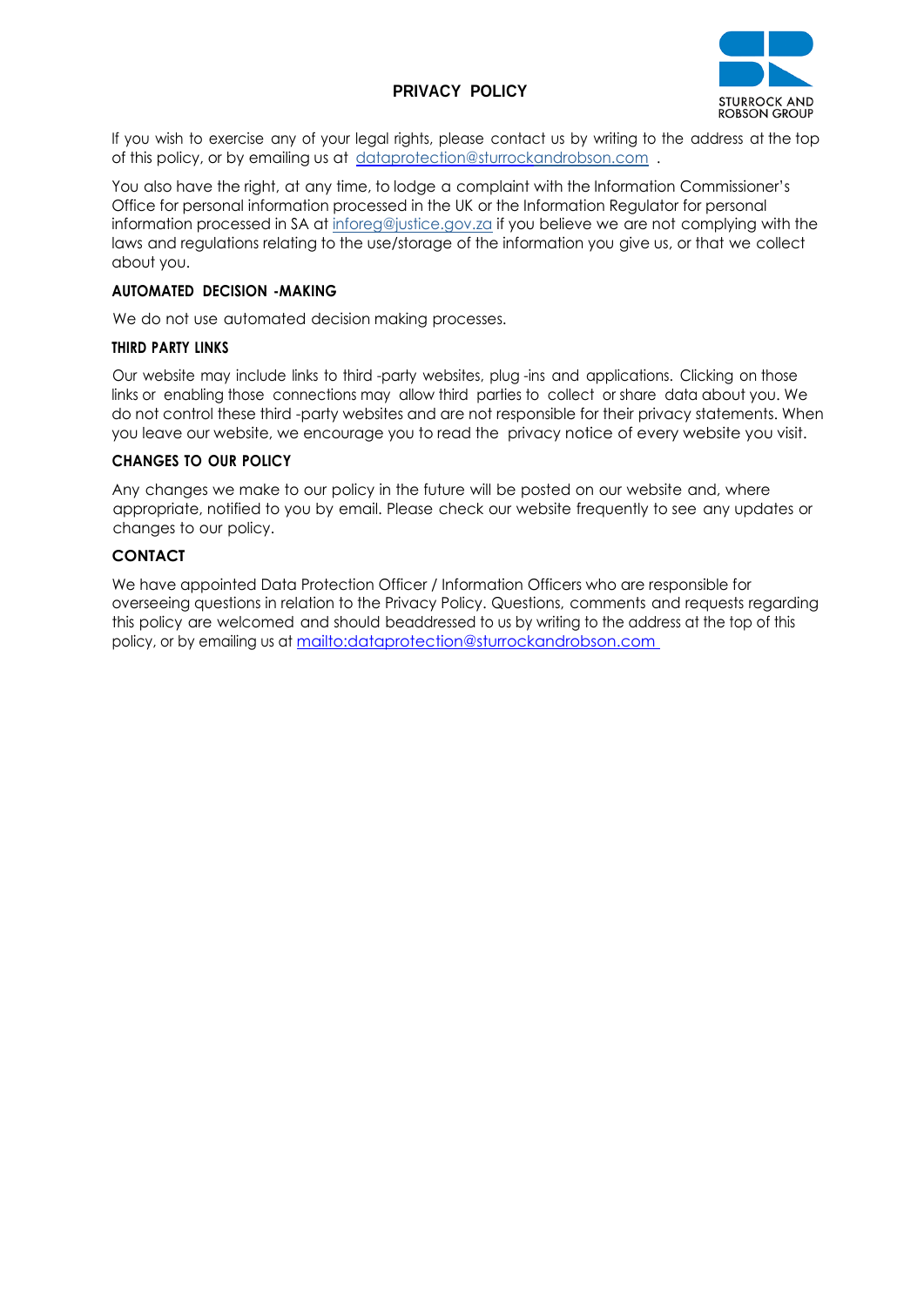# **STURROCK AND ROBSON GROUP BINDING CORPORATE RULES**

# **OBJECTIVE AND SCOPE**

- 1. Binding Corporate Rules("**BCRs**") are legally binding and enforceable internal rules and policies for data transfers within multinational group companies. BCRs permit multinational companies to transfer personal information internationally within the same corporate group to countries that do not provide an adequate level of protection for personal data as required under the Protection of Personal Information Act, 2013 ("**POPIA**") or other relevant data protection laws, such as General Data Protection Regulation ("**GDPR**").
- 2. The aim of Sturrock and Robson S.à r.l. (the "**Company**") is to apply uniform, adequate and global data protection and privacy standards for the handling of personal information of data subjects throughout the Company, its affiliated companies, subsidiaries, partnerships joint ventures, successors and assigns, and their directors, officers and employees (collectively, the "**Group**").
- 3. These BCRs are corporate directives that apply to the processing and/or transferring of Personal Information by the Group.

# **DEFINITIONS**

- 4. Personal information means information relating to an identifiable, living, natural person, and where it is applicable, an identifiable, existing juristic person. An identifiable person is an individual or entity who can be identified, directly or indirectly, based upon the information collected about the individual ("**Personal Information**").
- 5. A **User** in these BCRs refer to the person to whom Personal Information relates and that has utilised a Service provided by a Group entity or provided a Service to a Group entity or been employed within the Group. The term Service applies to a service and/or product offered / procured by a Group entity by the Company for use by a User.
- 6. Processing means any operation or activity or any set of operations, whether or not by automatic means, concerning personal information, including the
	- 6.1 collection, receipt, recording, organisation, collation, storage, updating or modification, retrieval, alteration, consultation or use;
	- 6.2 dissemination by means of transmission, distribution or making available in any other form; or
	- 6.3 merging, linking, as well as restriction, degradation, erasure or destruction of information.
- 7. The Group does not during the ordinary course of business process Personal Information revealing the religious or philosophical beliefs, race or ethnic origin, trade union membership, political persuasion, health or sex life or biometric information or criminal records of a User ("**Special Personal Information**"). However, should the processing of 'special category' data or "special personal" information be required, this will be conducted only with your consent, upon disclosure of the purposes for which such 'special category' data or "special personal" information is processed or if we are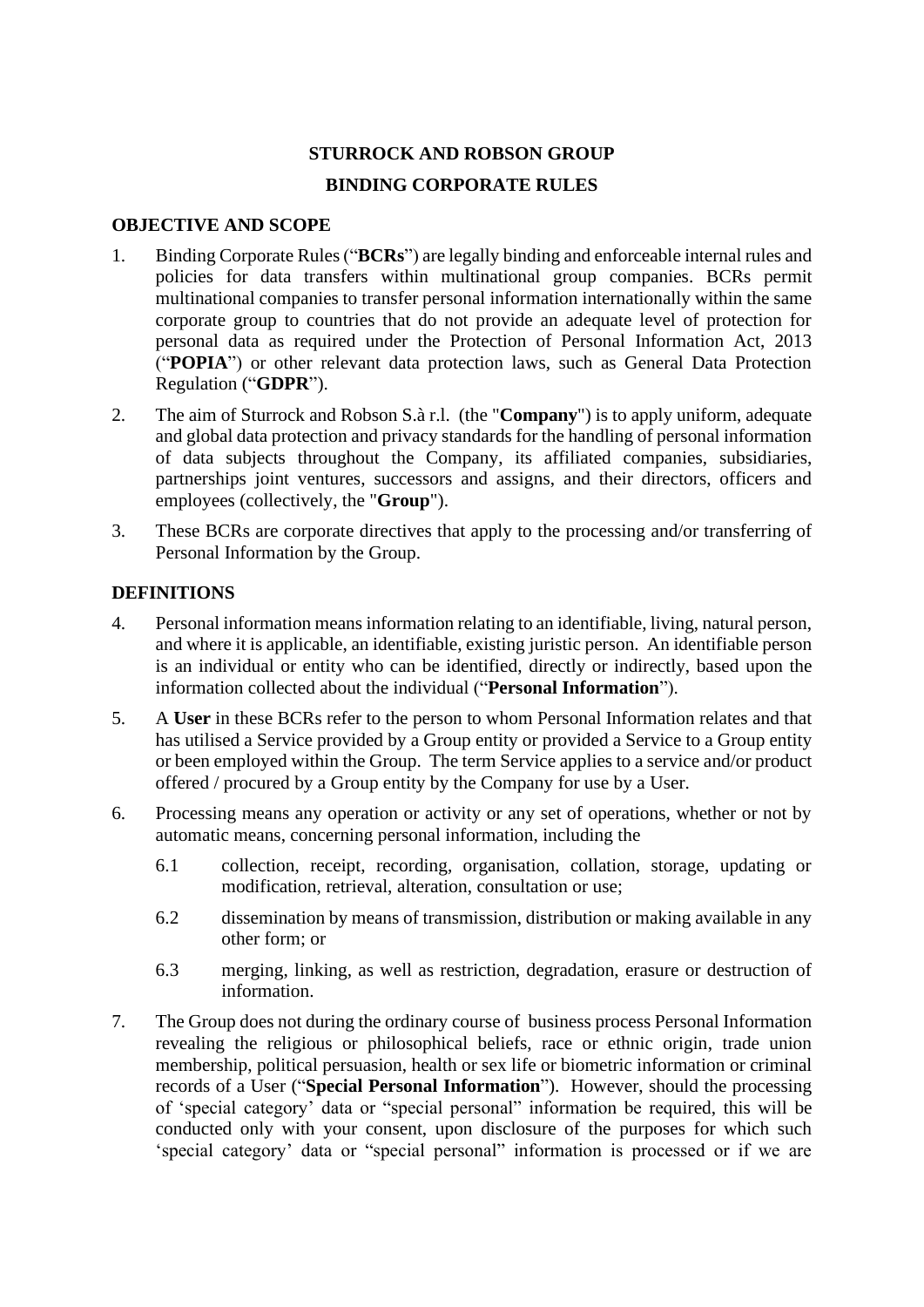required to do so to comply with obligations imposed on us by law to exercise a legal right, or for making or defending legal claims.

# **APPLICATION OF LAWS**

- 8. With varying legal requirements throughout the world relating to data protection, these BCRs establish a consistent set of requirements to help ensure the appropriate use of User Personal Information.
- 9. All Group entities are obliged to comply with these BCRs when processing the Personal Information of Users. Additionally, all employees of the Group entities should follow these BCRs.
- 10. These BCRs are global User Personal Information processing directives for the Group. Collection and processing of User Personal Information shall occur in accordance with the Service's term and conditions, the law applicable to the User and the directives established by these BCRs. Where the applicable law is more protective than the directives set out in these BCRs, the Group entities will process User Personal Information in accordance with the applicable law. If the applicable law provides for a lower level of protection, the directives of the BCRs shall apply. Where an employee of the Group is not sure which of the two is more protective, they must email **[dataprotection@sturrockandrobson.com](mailto:dataprotection@sturrockandrobson.com)** for clarity.
- 11. Where a Group entity has reason to believe that an applicable law may prevent compliance with the BCRs resulting in a substantial effect on the protections provided by the BCRs, the Group entity will promptly inform the Company Information Officer at **[dataprotection@sturrockandrobson.com](mailto:dataprotection@sturrockandrobson.com)** .

# **PURPOSE OF PROCESSING PERSONAL INFORMATION**

- 12. Each Group entity must ensure that the Groups privacy policy adequately discloses the nature and type of Personal Information processed and transferred by each entity.
- 13. Where the Group entity transfers Personal Information to a third party, the Group's privacy policy must describe the security safeguards in place to protect the Personal Information. Processing of Personal Information must be limited to the purposes and conditions described in the privacy policy and in any other agreement with the User. Further processing in a way incompatible with those purposes will not take place unless a User is notified and consent is received according to applicable law.
- 14. The privacy policy shall be accessible via a link in a prominent location of each entity and/ or provided when the Services are rendered according to applicable law regarding the processing of Personal Information.

# **CONDITIONS FOR PROCESSING PERSONAL INFORMATION**

The Group observes the following conditions for the lawful processing of Personal Information (the "**Conditions**"):

# 15. **Condition 1 – Accountability:**

- 15.1 The party collecting the Personal Information must ensure it is done so lawfully, fairly and in a transparent manner
- 16. **Condition 2 – Processing Limitation:**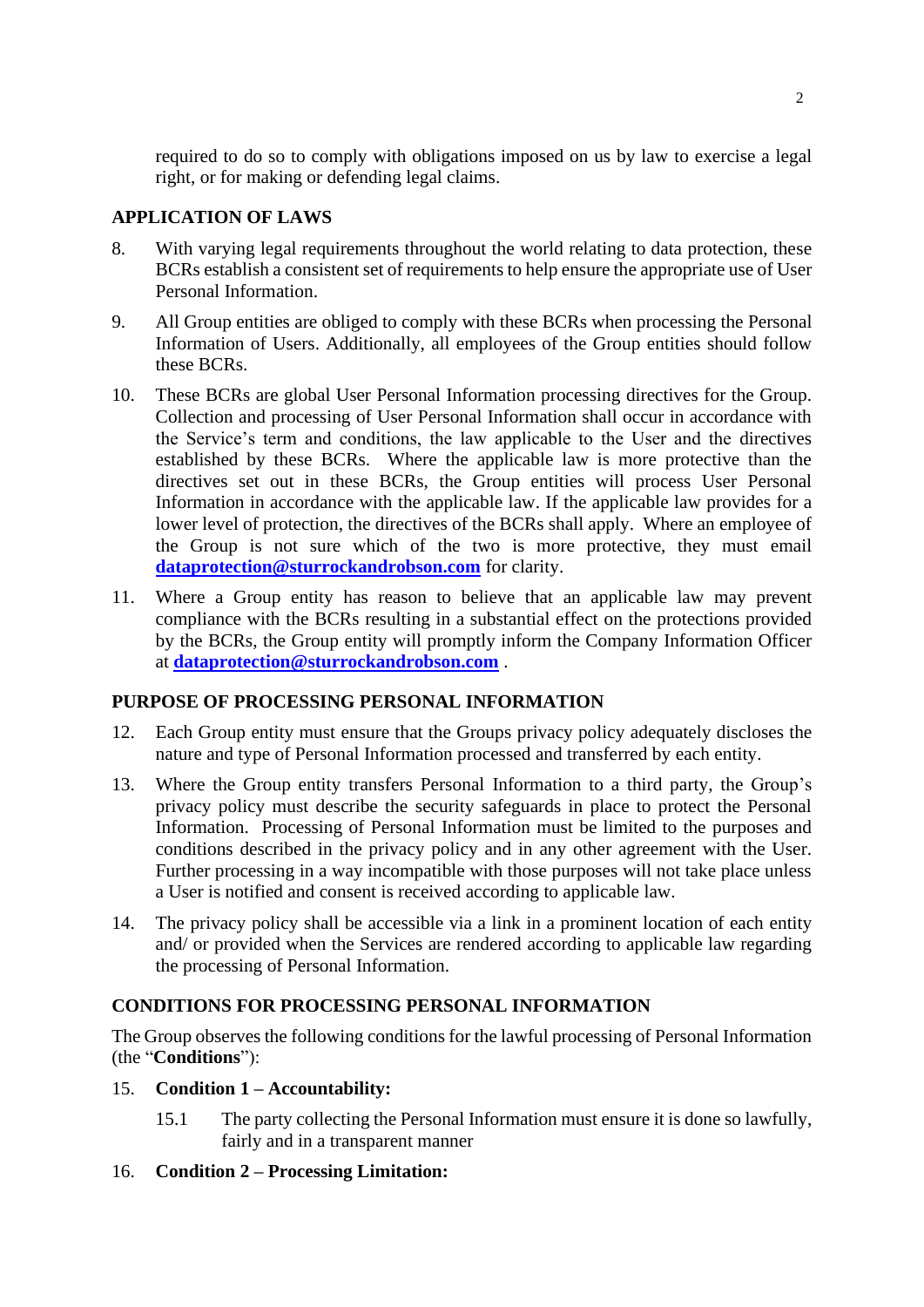- 16.1 Personal Information can be collected or stored only if it is necessary for, or directly related to, a lawful, explicitly defined purpose and does not intrude on the privacy of the User to an unreasonable extent.
- 16.2 Personal Information must be collected directly from and with the consent of the User.

# 17. **Condition 3 – Purpose Specification:**

- 17.1 Users must be informed of the purpose of any such collection and of the intended recipient of the Personal Information at the time of collection.
- 17.2 Personal Information must not be kept for any longer than is necessary for achieving the purpose for which it was collected.

# 18. **Condition 4 – Further Processing Limitation:**

18.1 Personal Information must not be distributed in any way which is incompatible with the purpose for which it was collected.

# 19. **Condition 5 – Information Quality:**

19.1.1 Reasonable steps must be taken to ensure that the Personal Information processed is accurate, up to date and complete.

## 20. **Condition 6 – Openness:**

- 20.1 The User whose information you are collecting must be aware that the Company and/or Group is collecting and processing their Personal Information.
- 20.2 They must be notified of the fact either before or as soon as reasonably possible after collection of the Personal Information, even if you get it from a third party.

## 21. **Condition 7 – Security Safeguards:**

21.1 Appropriate technical and organisation measures have to be taken to safeguard the User against the risk of loss, damage, destruction of or an authorised access to Personal Information.

## 22. **Condition 8 – Data Subject Participation:**

- 22.1 Users are allowed the right to access their Personal Information and have a right to demand correction of such information should it turn out to be inaccurate.
- 23. Adherence to the Conditions may be limited in certain cases to the extent necessary to meet national security, public interest, or law enforcement requirements.

# **TRANSFERRING AND SHARING PERSONAL INFORMATION**

- 24. The Group entities share Personal Information in the normal course and scope of business with other the Group entities worldwide to facilitate the Services, prevent fraud, provide joint content and Services.
- 25. The Group entities may transfer Personal Information to other Group entities worldwide when there is a legitimate business need, sufficient technical and organizational security measures exist and the recipient has complied with the BCRs or provides an adequate level of protection when processing Personal Information.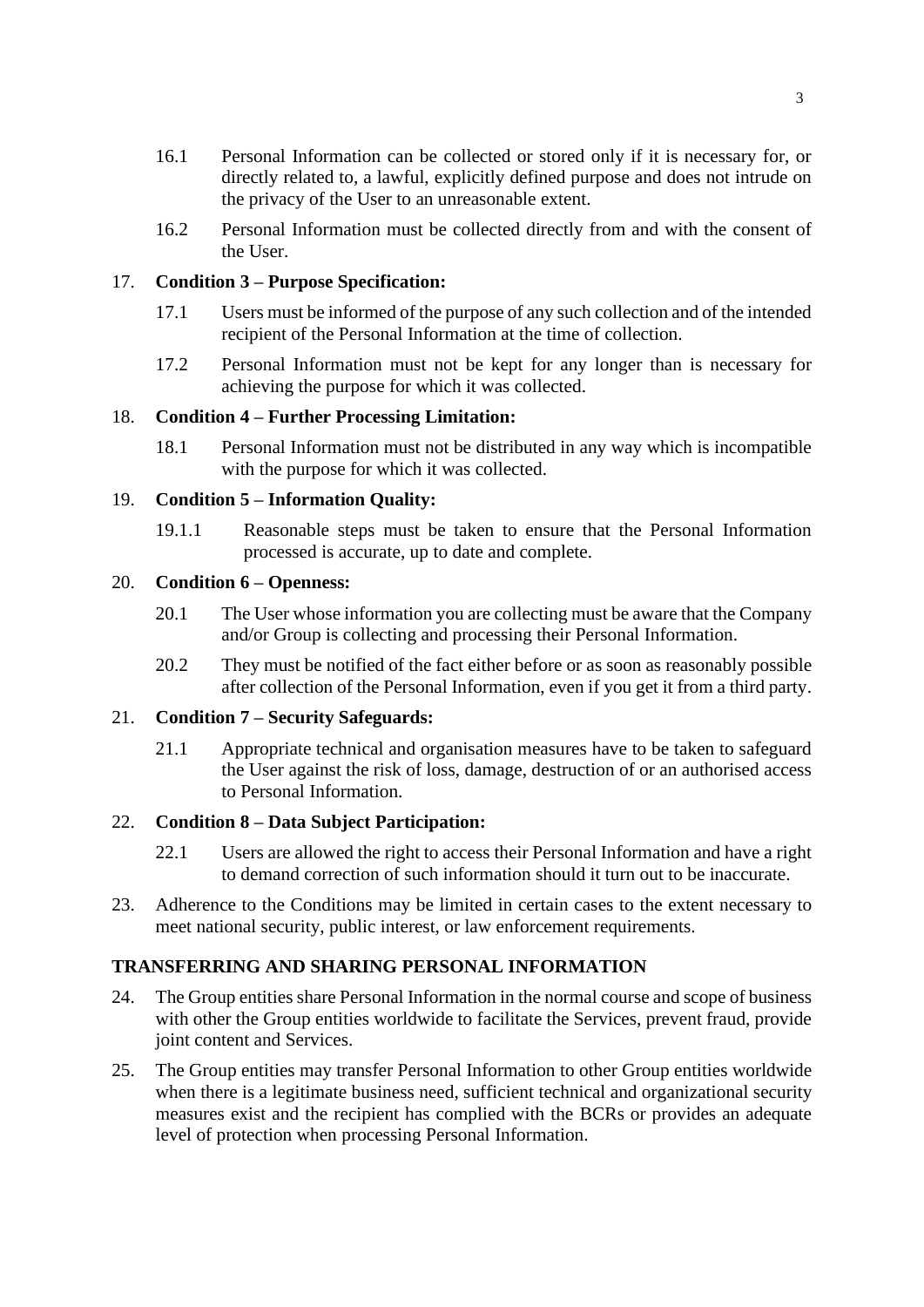- 26. The Group entities may share Personal Information with third party processors (such as service providers or vendors) worldwide who help with their business operations. The Group's Privacy Policy further describes the types of third parties the Company may share Personal Information with and under what circumstances. Contracts with third party processors require sufficient technical and organisational security measures, limit the use of Personal Information to purposes defined by the Company and retain control of Personal Information where applicable. Agreements with third party processors provide for legal remedies in the event of a breach of the agreement.
- 27. According to applicable law, treaties or applicable international conventions, the Group entities may share Personal Information with law enforcement, regulatory authorities or other third parties when: required as a matter of law; it is necessary to protect the Company's rights; it is necessary to keep the Services free from abuse; or there is a legitimate purpose (e.g., to prevent imminent physical harm, financial loss or to report suspected illegal activity).
- 28. The Group entities may disclose Personal Information to other third parties for the third party's own purposes in accordance with the User's instructions or with the unambiguous informed consent of the User (where permissible under applicable law).

# **SECURITY, CONFIDENTIALITY AND AWARENESS TRAINING**

- 29. The Group uses physical, technical and organisational security controls commensurate with the amount and sensitivity of the Personal Information to prevent unauthorised access, use, loss, destruction and damage. The Group uses encryption, firewalls, access controls, Antivirus, Anti-Malware Software, operational security, and physical security controls and standards and other procedures to protect Personal Information from unauthorized access. Physical and logical access to electronic and hard copy files is further restricted based upon job responsibilities and business needs.
- 30. The Group conducts privacy and information security awareness training to emphasise and inform employees of the need to protect and secure Personal Information. Access to Personal Information shall determine the need for additional training relating to specific policies as well as these BCRs.
- 31. A copy of these BCRs and other relevant privacy and security related policies and procedures are available to employees at any time.

## **USER RIGHTS**

- 32. Users must be afforded the following rights in relation to their Personal Information:
	- 32.1 The right to request the Group to confirm whether or not it holds any of the Users Personal Information;
	- 32.2 The right to request the Group to amend incorrect or incomplete Personal Information;
	- 32.3 The right to object to, or require the Group to stop, processing their Personal Information, for example where the processing of the Personal Information is no longer necessary;
	- 32.4 The right to request the Group require us to erase your Personal Information;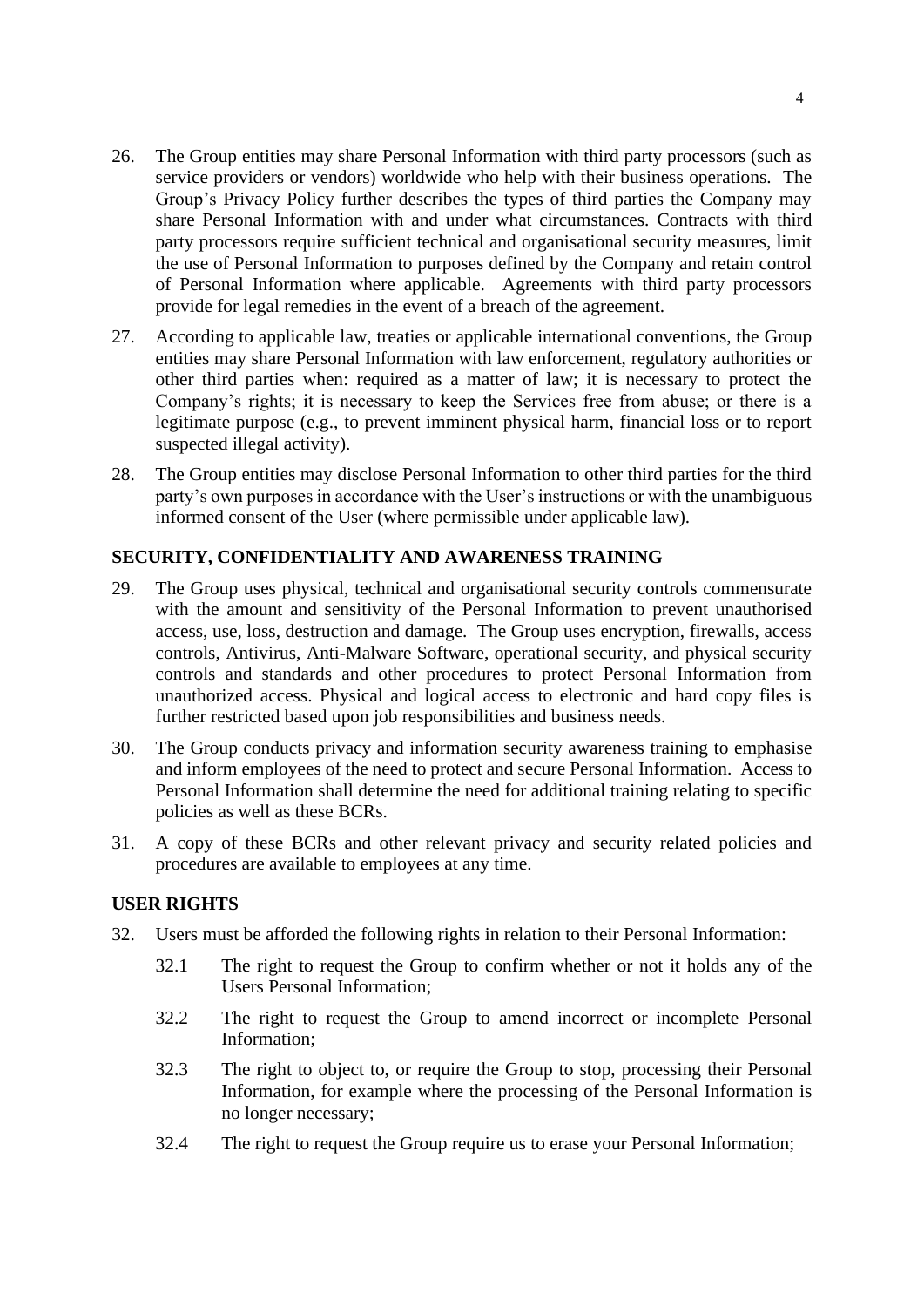- 32.5 Where the processing of User's Personal Information is based solely on their consent, Users may withdraw that consent;
- 32.6 Users may opt out of marketing related e-mail communication at any time; or
- 32.7 The User may receive from the Group the Personal Information we hold about them, which they have provided to the Group including for the purpose of the Users transmitting that Personal Information to another responsible party.
- 33. Please note that the above rights are not absolute, and the Group may be entitled to refuse requests where exceptions apply.

# **DIRECT MARKETING**

- 34. The Group does not sell Personal Information to third parties for their marketing purposes without the User's prior consent.
- 35. With the exception to those Users who have selected not to receive certain communications, the Group may use Personal Information to target communications to Users based on their interests according to applicable law.

# **COMPLAINT HANDLING PROCESS**

- 36. If a User wishes to exercise any of their legal rights, they may contact the Group by emailing the Group at **[dataprotection@sturrockandrobson.com](mailto:dataprotection@sturrockandrobson.com)**
- 37. If a User has a complaint and you remains dissatisfied with how their complaint has been dealt with by the Group, the Group's anonymous outsourced Speak Up line as detailed in the Whistleblowing policy should be used. You also have the right, at any time, to lodge a complaint with the Information Commissioner's Office for personal information processed in the UK or the Information Regulator for personal information processed in SA at [inforeg@justice.gov.za.](mailto:inforeg@justice.gov.za) if you believe we are not complying with the laws and regulations relating to the use/storage of the information you give us, or that we collect about you.

## **LIABILITY AND THIRD PARTY BENEFICIARY RIGHTS**

- 38. The Group will comply with these BCRs. The BCRs are binding obligations and failure to follow them may result in employee disciplinary action, including termination and other penalties as provided by law.
- 39. The Global Information Officer **Brian Rushe,** as advised by the applicable Group privacy team, accepts responsibility for and agrees to oversee the Group's adherence to the BCRs and shall help take the necessary action to remedy the acts of noncompliance relating to these BCRs.
- 40. The Global Information Officer **Brian Rushe,** will investigate claims of non-compliance to determine if a violation of the BCRs has occurred. If the violation is confirmed, the Global Information Officer and other relevant officials within the Group shall work together to address and resolve the violation within a commercially reasonable time.
- 41. The enforcement rights and mechanisms described above are in addition to other remedies or rights provided by the Group or available under applicable law.